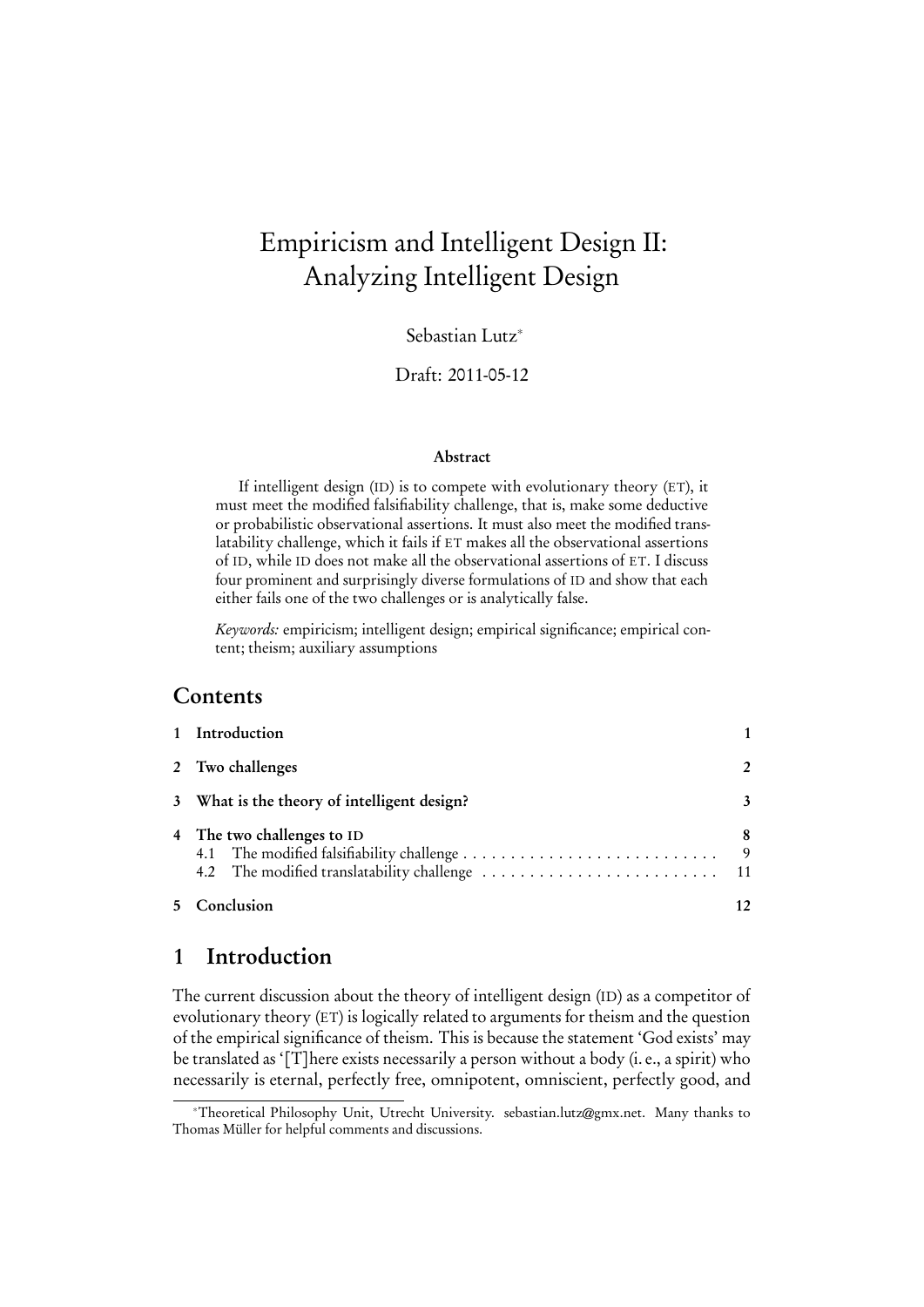the creator of all things' [\(Swinburne](#page-13-0) [2004,](#page-13-0) 7),<sup>[1](#page-1-1)</sup> which entails but is not entailed by 'An intelligent designer exists'. Analogously, 'God created the biological organisms' entails but is not entailed by 'An intelligent designer created the biological organisms'.

Because of the logical relation between theism and ID, two challenges to theism, the falsifiability challenge and the translatability challenge, are also challenges to ID. In this article's companion piece, I have argued that the two challenges have to be modified, and I will shortly review the results in [§2.](#page-1-0) In this article, I aim to asses whether ID meets either of the modified challenges by first elucidating a variety of different and incompatible suggested definitions of ID ([§3\)](#page-2-0). Under one very plausible definition, ID succumbs to the modified falsifiability challenge, and this entails that it is analytically false under other definitions ([§4.1\)](#page-8-0). Under yet another definition, ID succumbs to the modified translatability challenge ([§4.2\)](#page-10-0).

## <span id="page-1-0"></span>2 Two challenges

It is a plausible necessary condition for any empirical theory that it make at least some observational assertions. Under the assumption that every theory that makes observational assertions is incompatible with some observation statement, one can therefore challenge ID proponents to name an observation statement with which the theory is incompatible. However, the assumption that is used to justify this challenge is false, and the challenge has to be modified. Instead of demanding falsifiability, one can directly challenge a proponent of ID to spell out ID's deductive or probabilistic observational assertions.

**Definition 1.** A theory H makes deductive observational assertions if and only if there are honest auxiliary assumptions A and an observation statement O such that

$$
H \wedge A \models O \text{ and } A \not\models O. \tag{1}
$$

A set A of auxiliary assumptions is honest if and only if every  $S \in A$  is a justified statement, and A also contains every statement on which the justification of S depends.

Definition 2. A theory H makes probabilistic observational assertions if and only if there are honest auxiliary assumptions A and an observation statement O such that

<span id="page-1-2"></span>
$$
Pr(O | H \land A) \neq Pr(O | A).
$$
 (2)

 $Pr(O|H \land A)$  is called the likelihood of H (for O). These definitions [\(Lutz](#page-13-1) [2010,](#page-13-1) §9.2; [2011,](#page-13-2) §5.2) are intended to avoid the problems of corresponding definitions by Sober [\(2008,](#page-13-3) 151; [2008,](#page-13-3) 152).

The inequality [\(2\)](#page-1-2) is meant to have a truth value even if one or both of the occurring terms are undefined [\(Lutz](#page-13-2) [2011,](#page-13-2) §5.2): If both terms are undefined, the inequality is false, if only one of them is undefined, the inequality is true. It is indeed plausible that  $H$  makes observational assertions if assuming  $H$  makes it impossible to assign a probability to an observation statement that otherwise would be assigned

<span id="page-1-1"></span> $1$ With a further reference to his discussion of the trinity, Swinburne adds in a footnote: "In understanding God as a person, while being fair to the Judaic and Islamic view of God, I am oversimplifying the Christian view."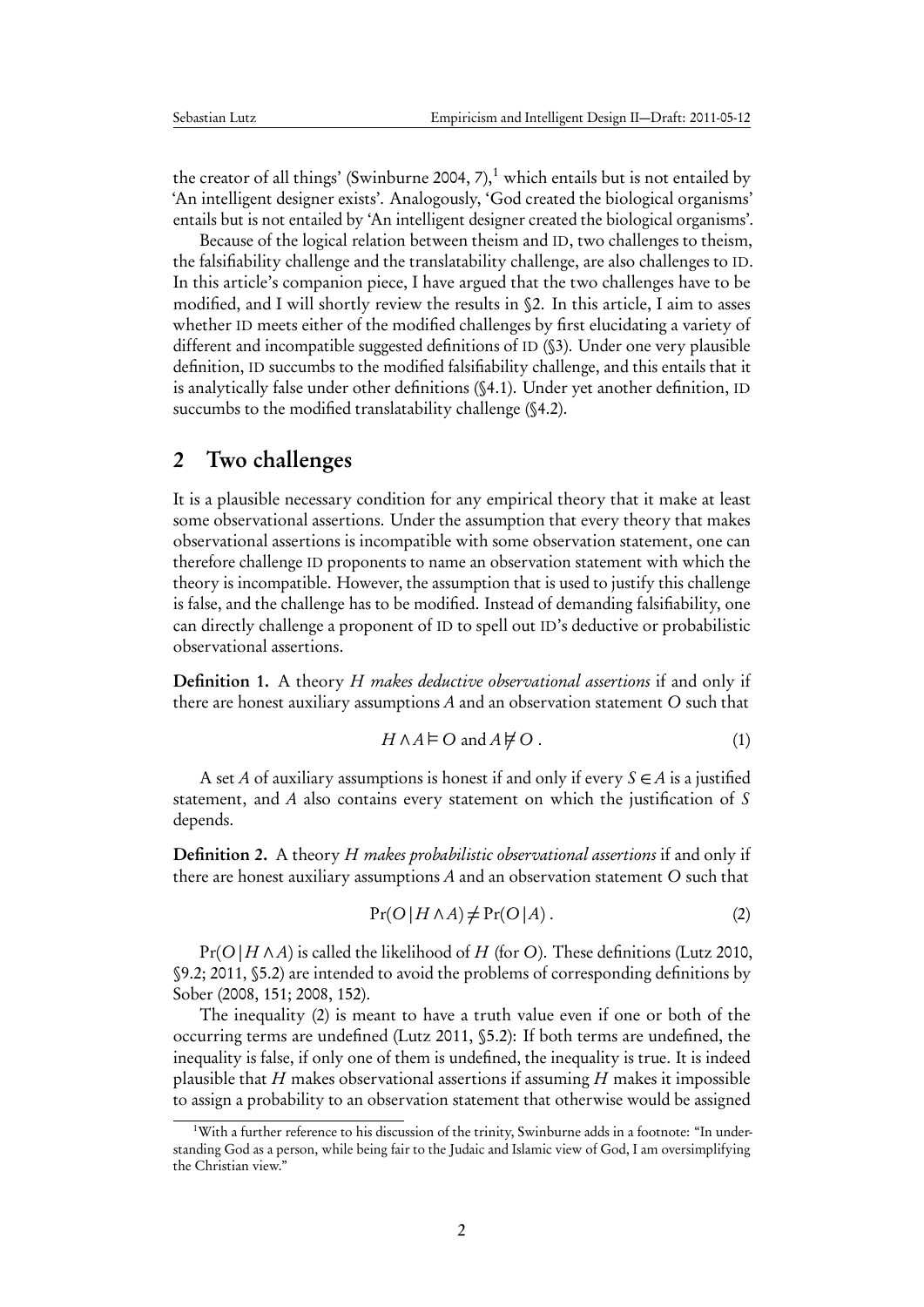a probability by the auxiliary assumptions. For if  $Pr(O|A)$  is defined, then, given A, one must expect a specific regularity of occurrences of O. But if  $Pr(O|H \wedge A)$  is undefined, one must expect a breakdown of this regularity, and this expectation is plausibly a prediction.

The translatability challenge in its original form amounts to the claim that theism can be replaced by a set of observational statements without loss of cognitive content. The challenge rests on highly controversial assumptions about cognitive content, and is best supplanted by the challenge that a theory cannot replace a competing one if the competing theory is not disconfirmed and makes all the observational assertions of its suggested replacement, while the replacement does not make all the observational assertions of the competing theory.

**Definition 3.** Theory  $H_1$  *makes all the deductive observational assertions of*  $H_2$  *if and* only if for all honest auxiliary assumptions A and all observation statements O,

$$
H_2 \wedge A \models O \text{ only if } H_1 \wedge A \models O . \tag{3}
$$

**Definition 4.** Theory  $H_1$  makes all the probabilistic observational assertions of  $H_2$  if and only if for all honest auxiliary assumptions A and all observation statements O,

$$
Pr(O | H_2 \land A) = Pr(O | A) \text{ or } Pr(O | H_2 \land A) = Pr(O | H_1 \land A).
$$
 (4)

Clearly, a theory that fails the modified falsifiability challenge also fails the modified translatability challenge if it competes with a theory that makes any observational assertions and is not disconfirmed.

# <span id="page-2-0"></span>3 What is the theory of intelligent design?

To determine whether ID fails either of the two challenges, it is necessary to know more or less precisely what the theory of intelligent design is. [Sober](#page-13-4) [\(2007,](#page-13-4) 3) considers a minimal version of ID:

The single thesis of what I will call mini-ID is that the complex adaptations that organisms display (e. g., the vertebrate eye) were crafted by an intelligent designer.

Since a theory is more likely to fail either of the two challenges the weaker it is, mini-ID is unfairly minimal: According to [Hartwig and Meyer](#page-12-0) [\(1993,](#page-12-0) 160), for example, "the concept of intelligent design predicts that complex information, such as that encoded in a functioning genome, never arises from purely chemical or physical antecedents". While Sober only refers to complex adaptations of organisms, [Hartwig](#page-12-0) [and Meyer](#page-12-0) refer to any kind of complex information. The technical term in the ID literature is 'complex specified information' ('CSI').<sup>[2](#page-2-1)</sup> Thus ID should be taken to be the statement that the objects with CSI were caused by an intelligent designer.

According to Sober [\(2008,](#page-13-3) 148; cf. [2008,](#page-13-3) 130; [2007,](#page-13-4) 4), "it is perfectly clear" that ID entails the existence of objects with CSI (in his version of ID, the existence of complex adaptations). Whether this is so depends on how the definite article is

<span id="page-2-1"></span> $^{2}$ In this section, it suffices to rely on an intuitive notion of CSI: New York, brains, and computer chips have it, Kasimir Malewitsch's "Black square", rocks, and sweat do not.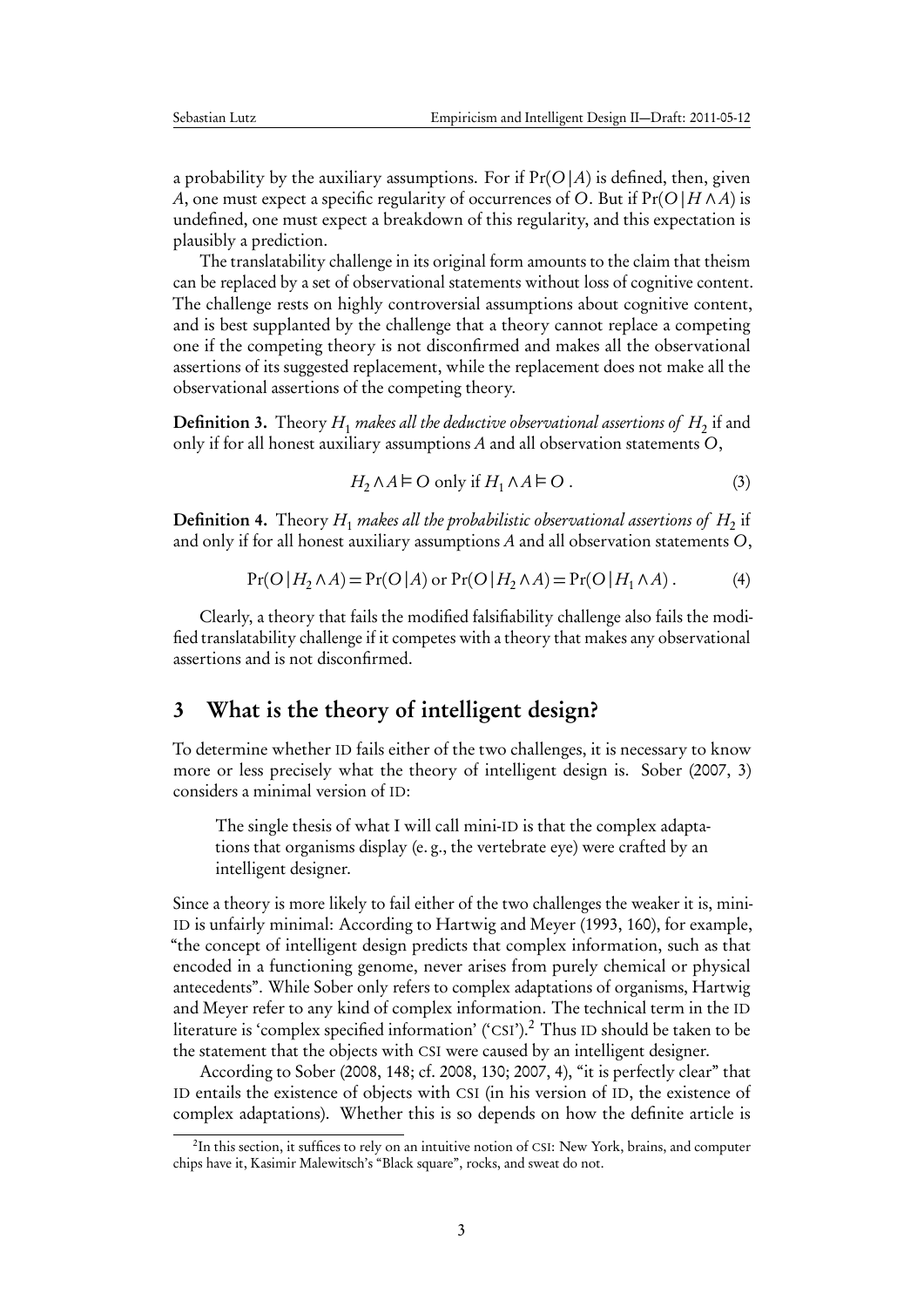interpreted. Under a suggestion by [Sharvy](#page-13-5) [\(1980,](#page-13-5) 615), who follows [Russell](#page-13-6) [\(1905\)](#page-13-6), Sober's version of ID is to be paraphrased as "There is a collection of objects with CSI such that all collections of objects with CSI are its parts, and this collection of objects with CSI was caused by a designer". If there are no objects with CSI, there cannot be a collection of them, so that in this paraphrase, ID entails the existence of objects with CSI. The same holds for a suggestion by [Brogaard](#page-12-1) [\(2007,](#page-12-1) 164), which leads to the paraphrase "There are objects with CSI that were created by a designer and all objects with CSI are some of them". Brushing over the subtleties of the natural language formulation, both paraphrases can be formulated as 'There are objects with CSI and all objects with CSI are caused by an intelligent designer'.<sup>[3](#page-3-0)</sup> Letting, for any x and y,  $\lceil D\gamma \rceil$  stand for  $\lceil \gamma \rceil$  is an intelligent designer<sup> $\lceil \frac{d}{d\rceil}$ </sup> and  $\lceil C \gamma x \rceil$  stand for  $\lceil \gamma \rceil$  caused  $x \rceil$ , this leads to the following paraphrase of Sober's definition of ID:

<span id="page-3-1"></span>ID 1. There are objects with CSI, and for all objects  $x$  with CSI,

$$
\exists y(Dy \land Cyx). \tag{5}
$$

Russell's definition of the definite article is not the only plausible one. According to Strawson, the definite article indicates that the existence of the objects in its scope is presupposed, that is, a background assumption (cf. [Ludlow](#page-13-7) [2009,](#page-13-7) §4.2). Assuming that 'CSI' is an observational concept, 'There are objects with CSI' is justified by observations. The statement can thus be an honest auxiliary assumption, and assuming that the statement is in  $A$ , ID can be defined as follows:

<span id="page-3-2"></span>ID 2. For all  $x$  with CSI,

$$
\exists y(Dy \land Cyx). \tag{6}
$$

ID [1](#page-3-1) entails but is not entailed by ID [2.](#page-3-2) [Hartwig and Meyer](#page-12-0) [\(1993,](#page-12-0) 160) arguably have ID [2](#page-3-2) in mind when they claim that ID entails that CSI never arises from purely chemical or physical antecedents without claiming that ID entails the existence of objects with CSI. [Dembski](#page-12-2) [\(2006,](#page-12-2) emphasis removed) states that "[p]roponents of intelligent design, known as design theorists, [ . . . ] claim that a type of information, known as specified complexity, is a key sign of intelligence." If 'key sign' means 'sufficient condition', then proponents of intelligent design claim that all complex specified information is caused by an intelligent designer, that is, ID [2.](#page-3-2)

Sober's version of ID is not the only one suggested. Some are obviously wrong: [Dembski and Wells](#page-12-3) [\(2008,](#page-12-3) 3) define intelligent design as the "study of patterns in nature that are best explained as the product of intelligence", which would make ID a field of study like physics, not a theory like Newtonian mechanics. As a field, it would therefore not make any assertions and succumb to the modified falsifiability challenge. Other definitions differ radically in their logical structure from ID [1](#page-3-1) and ID [2:](#page-3-2) According to the Discovery Institute  $(N, N, 2010a)$  $(N, N, 2010a)$ ,<sup>[4](#page-3-3)</sup>

[t]he theory of intelligent design holds that certain features of the universe and of living things are best explained by an intelligent cause, not an undirected process such as natural selection.

<span id="page-3-0"></span><sup>&</sup>lt;sup>3</sup>The substitution of 'caused' for 'created' is meant to align the paraphrase with the definitions of ID proponents discussed below.

<span id="page-3-3"></span><sup>4</sup> I thank Casey Luskin for helpful discussions about this definition.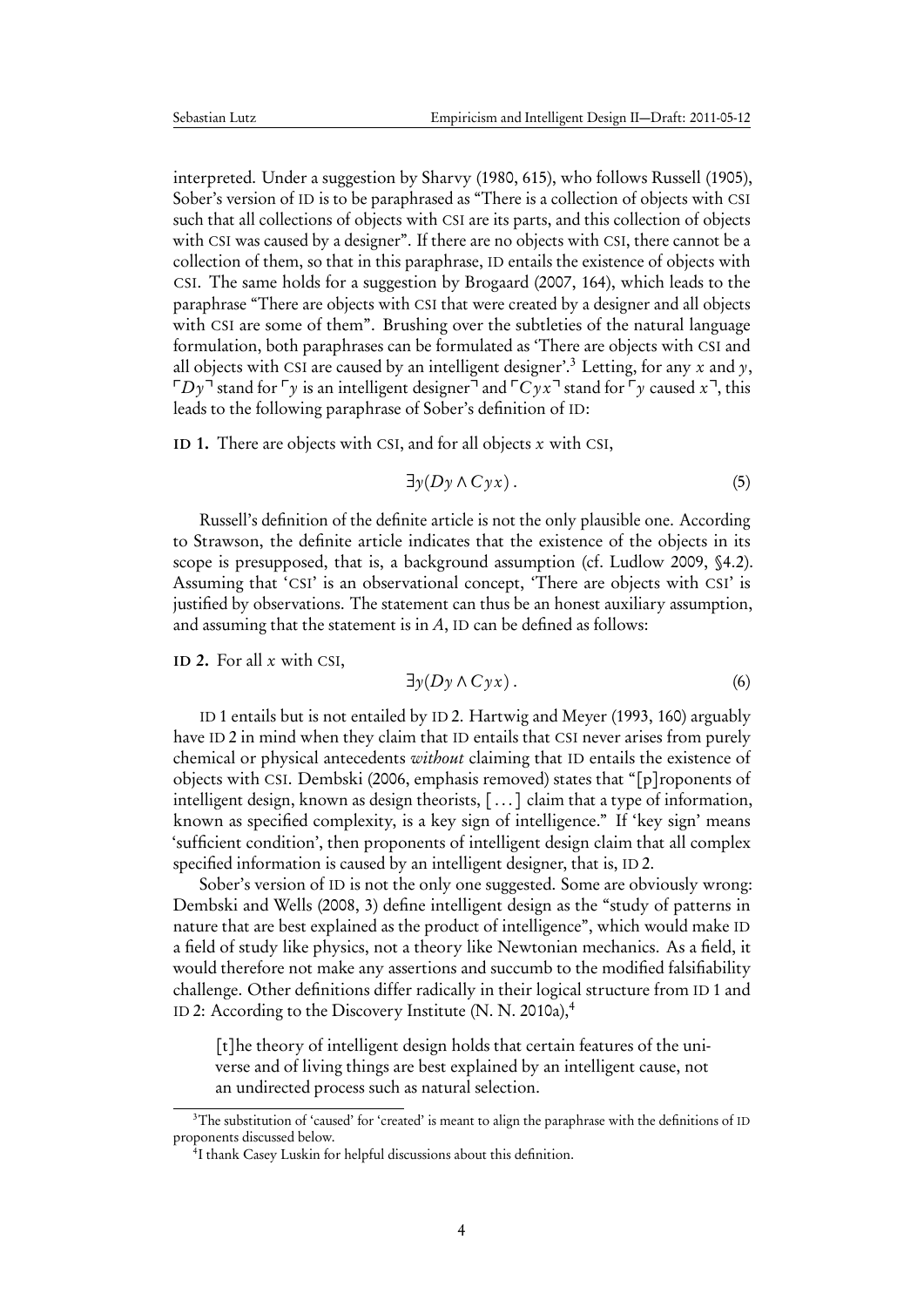Two sections below [\(N. N.](#page-13-9) [2010b\)](#page-13-9), the "certain features" of the universe and living things are further specified:

Intelligent design begins with the observation that intelligent agents produce complex and specified information (CSI). Design theorists hypothesize that if a natural object was designed, it will contain high levels of CSI. Scientists then perform experimental tests upon natural objects to determine if they contain complex and specified information. One easily testable form of CSI is irreducible complexity, which can be discovered by experimentally reverse-engineering biological structures [ . . . ].

Thus it is claimed that, starting from the observed relation between intelligent agents and CSI, ID theorists conjecture that all natural objects caused by an intelligent designer contain CSI and go on to search for natural objects with CSI. [5](#page-4-0) Note that the ID theorists only conjecture that in our world, the material implication from an intelligent cause of an object to the occurrence of CSI in that object is true, which is a statement of factual co-occurrence. It is another step to the claim that an intelligent cause explains the occurrence of CSI (see the discussion in connection with ID [3](#page-5-0) and [§4.1\)](#page-8-0). The further assumption that undirected processes do not explain CSI or are unlikely to do so (critically discussed, for example, by [Häggström](#page-12-4) [\(2007a,](#page-12-4)[b\)](#page-12-5)) then leads to the Discovery Institute's definition of ID.

Thus the Discovery Institute's definition can be paraphrased as follows:

The theory of intelligent design holds that those features of the universe and of living things with CSI are best explained by an intelligent cause, not an undirected process.

Since living things are in the universe, their mention is redundant.<sup>[6](#page-4-1)</sup> Since an intelligent cause (a designer) is claimed to explain features with CSI best, it is claimed to explain the features better than any process without an intelligent cause. In the following I will call any such process 'undirected'. Finally, the explanation of a feature F by a cause C only makes sense if C is the cause of F. Identifying 'being caused by' and 'being the result of', the definition can once more be paraphrased as

The theory of intelligent design holds that for all  $x$  with CSI, the statement that x was caused by an intelligent designer explains the CSI of x better than any statement according to which x was caused by an undirected process.

The further discussion of the Discovery Institute's definition will rely on the explication of 'explanation'. This is a notoriously difficult subject, and for this reason, few if any scientific theories rely on the concept as a primitive.[7](#page-4-2) For a definition of

<span id="page-4-0"></span><sup>&</sup>lt;sup>5</sup> This is somewhat puzzling because the conjecture does not seem to be inductively supported by the observations and, in fact, false: Even many objects intentionally produced by intelligent agents, for example the "Black Square", anvils, and (sometimes) sweat, do not show CSI. Note that the conjecture's converse is just ID [2,](#page-3-2) and thus cannot be assumed to be inductively supported without begging the question (cf. [Sober](#page-13-3) [2008,](#page-13-3) 176).

<span id="page-4-1"></span><sup>6</sup>Logically redundant, that is. Mentioning living things puts an emphasis on the main application of ID, irreducible complexity in organisms.

<span id="page-4-2"></span><sup>7</sup>Of course, it is claimed of many theories that they explain some phenomenon or other, but that does not mean that the theory itself uses the concept of explanation.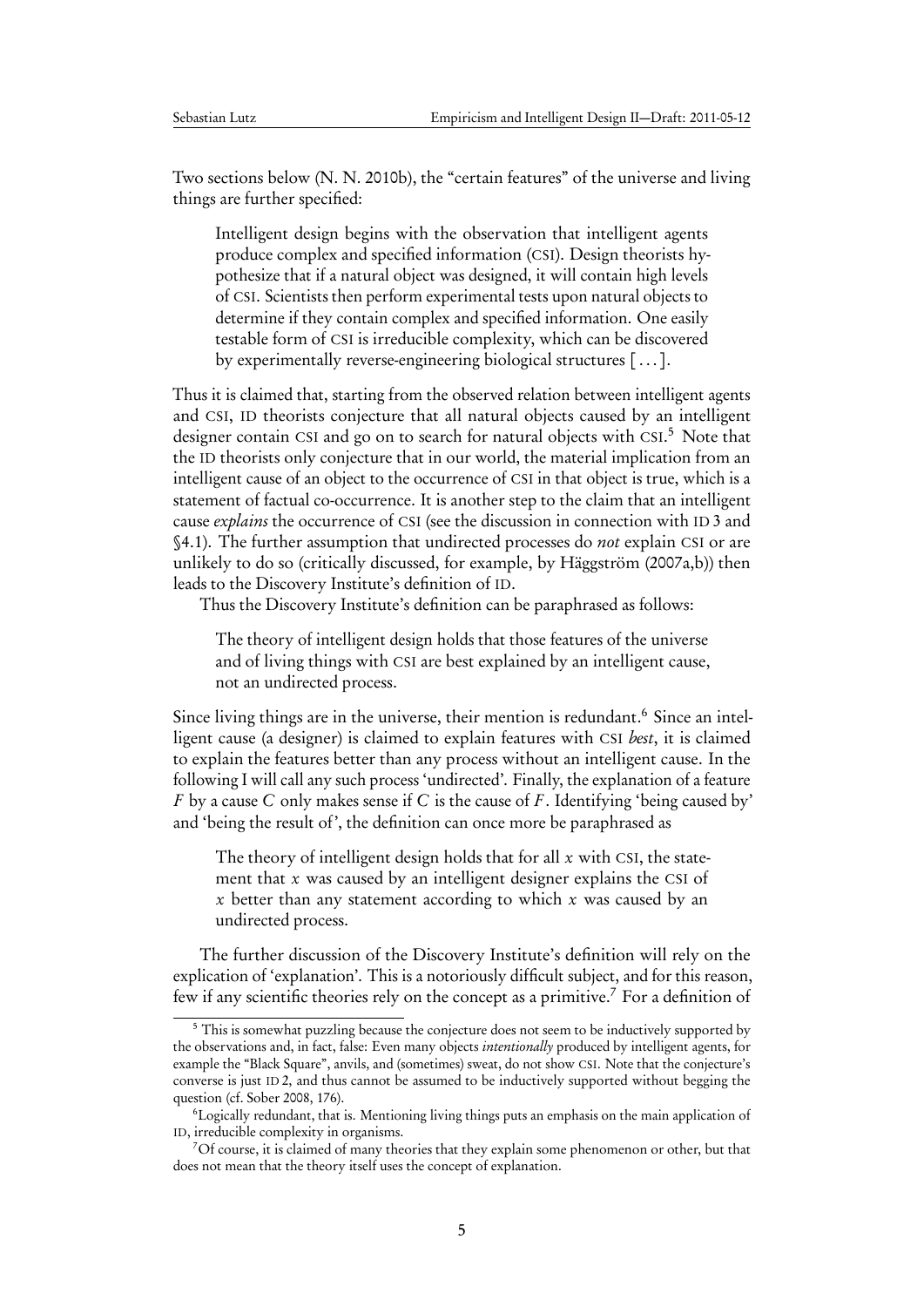ID, there are good reasons not to connect explanation to the psychological concept of understanding, for one because then a good explanation for one person is not always a good explanation for another who may, for example, lack specific background knowledge. Furthermore, if explanation is connected to understanding, ID becomes a theory that is at least in part about human psychology rather than objects with CSI.

The classic non-psychological explication of 'explanation' relies on deductive inference (cf. [Hempel](#page-12-6) [1965\)](#page-12-6), so that, roughly, given our background assumptions A,  $H_1$  explains O better than  $H_2$  explains O if  $H_1 \wedge A \vDash \mathrm{O}$  and  $H_2 \wedge A \not\models \mathrm{O}$ . Likelihoods provide another way to explicate what it means to be a better explanation, by stipulating that  $H_1$  explains O better than  $H_2$  if  $Pr(O | H_1 \wedge A)$  >  $Pr(\hat{O} | H_2 \wedge A)$ . Using the abbreviations from ID [1](#page-3-1) and further letting, for any  $x$ ,  $\sqrt{\text{CSI}_x}$  stand for a description of the CSI of  $x$ , the Discovery Institute's version of ID is captured by

<span id="page-5-0"></span>ID 3. Given our background assumptions  $A$ , for all  $x$  with CSI and any undirected process  $u$ ,

<span id="page-5-2"></span>
$$
\exists y (Dy \land Cyx) \land A \vDash \text{CSI}_x \text{ and } Cux \land A \not\vdash \text{CSI}_x \tag{7}
$$

or

<span id="page-5-1"></span>
$$
\Pr(\operatorname{CSI}_x \mid \exists y (Dy \land Cyx) \land A) > \Pr(\operatorname{CSI}_x \mid Cux \land A).
$$
\n(8)

Background assumptions are almost always needed to assign probabilities to or infer observation statements, and background assumptions should be honest [\(Lutz](#page-13-2) [2011,](#page-13-2) §§3.2, 5.2), which I will assume in the following.

ID [3](#page-5-0) states a logical or probabilistic relation between design and CSI relative to our background assumptions. This makes ID [3](#page-5-0) a rather odd theory: It is not a statement that *in fact* relates to specific observable phenomena as a matter of logic or probability theory, but it postulates that some other statement does so relate.

In an elaborate discussion of ID, [Monton](#page-13-10) [\(2009,](#page-13-10) §2) suggests multiple improvements to the Discovery Institute's definition that also avoid the problematic concept of explanation. He conjectures that ID proponents "wouldn't take much solace in the knowledge that their appeal to an intelligent cause is the best explanation, if we've established that their explanation is a false one". [Monton](#page-13-10) [\(2009,](#page-13-10) 38, emphasis removed) therefore suggests a preliminary improvement:

The theory of intelligent design holds that certain features of the universe and of living things are the result of an intelligent cause, not an undirected process such as natural selection.

Keeping in mind that the certain features are those with CSI and that a feature cannot be the result of both an intelligent cause and an undirected process, this paraphrase amounts to ID [2.](#page-3-2) Since ID [2](#page-3-2) differs radically from ID [3](#page-5-0) in its logical structure, the justification for this modification is somewhat wanting.

In "a bit of charitable speculation", [Monton](#page-13-10) [\(2009,](#page-13-10) 38) suggests that ID proponents speak of an intelligent designer as the best explanation because one of the "key ideas behind intelligent design is that their theory is scientific, and one can get scientific evidence for the existence of the intelligent designer". Therefore "the actions of the intelligent cause [must not be] completely hidden from us". [Monton](#page-13-10) [\(2009,](#page-13-10) 38, emphasis removed) thus suggests another preliminary definition (∗):

The theory of intelligent design holds that certain features of the universe and of living things provide evidence for the existence of an intelligent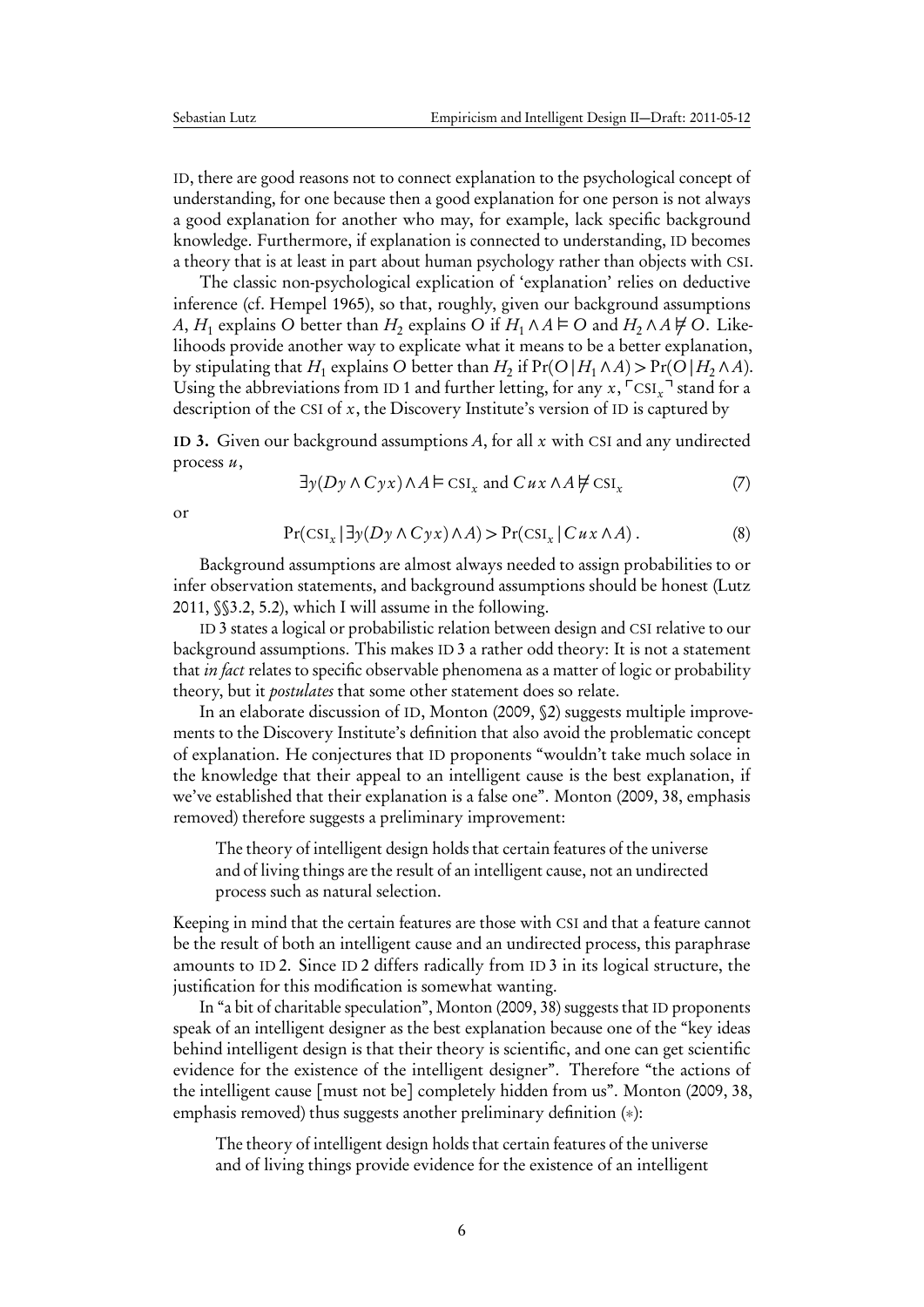cause, and provide evidence against the doctrine that the features are the result of an undirected process such as natural selection.

The exact nature of ID then depends on how 'providing evidence for' is explicated.

[Monton](#page-13-10) [\(2009,](#page-13-10) 100) assumes that the evidential relationship is to be explicated by probability theory, and in probabilistic terms, a theory  $H$  is confirmed by an observation O given the auxiliary assumptions A if and only if  $Pr(H | O \land A)$  >  $Pr(H | A)$  and disconfirmed if and only if  $Pr(H | O \land A) < Pr(H | A)$  [\(Howson and](#page-12-7) [Urbach](#page-12-7) [1993,](#page-12-7) §7a). This leads to

<span id="page-6-0"></span>ID 4. Given our background assumptions A, for all x with CSI and any undirected process  $u$ ,

<span id="page-6-2"></span>
$$
Pr(\exists y(Dy \land Cyx) | \text{CSI}_x \land A) > Pr(\exists y(Dy \land Cyx) | A)
$$
\n(9)

and

<span id="page-6-1"></span>
$$
Pr(Cux | \operatorname{CSI}_x \wedge A) < Pr(Cux | A) \tag{10}
$$

Of course, there are other conceptions of confirmation. [Sober](#page-13-3) [\(2008,](#page-13-3) §1.3), for example, argues that evidential support should be construed contrastively, so that an observation statement  $\left[\text{CSI}_x\right]$  confirms  $\left[\exists y(Dy \land Cyx)\right]$  and disconfirms  $\left[\text{Cux}\right]$ relative to each other if and only if  $Pr(\text{CSI}_x | \exists y(Dy \land Cyx \land A) > Pr(\text{CSI}_x | Cux \land A)$ . This explication of confirmation and disconfirmation leads to the second disjunct, equation [\(8\)](#page-5-1), of ID [3.](#page-5-0)

Monton's second modification (\*) of the Discovery Institute's definition brings his own definition again closer to the original (and to ID [3\)](#page-5-0), since ID again claims a probabilistic relation between a designer and CSI. His argument for the second modification may indeed provide the reason for the Discovery Institute's definition of ID, but it is an odd one nonetheless: Rather than trying to develop a theory involving a designer that is scientific, that explains something, or that can be supported by evidence, ID theorists, according to Monton's argument, simply postulate that for any x with CSI,  $\exists y(Dy \land Cyx)$ <sup>1</sup> is scientific, explains something, or is supported by evidence. I will discuss the implications of this move in [§4.1.](#page-9-0)

[Monton](#page-13-10) [\(2009,](#page-13-10) 38) charges that both the Discovery Institute's definition of ID and his preliminary definition (\*) are trivially true, because in a crucial point, Monton's interpretation of the Discovery Institute's definition of ID differs from the one assumed in ID [3](#page-5-0) and ID [4.](#page-6-0) This becomes clear when [Monton](#page-13-10) [\(2009,](#page-13-10) 72) discusses the assertions of ID:

I would say that intelligent design proponents are making a prediction: they are claiming that, if one looks, one will find evidence that there is a designer.

I have read 'certain features' in the Discovery Institute's definition as a placeholder for 'instances of CSI'. Monton instead reads 'certain features' as 'some features', so that ID becomes the claim that there are features that are best explained by an intelligent cause, not by an undirected process.

Under this reading, it is indeed indisputably and almost trivially true that there are certain features of the universe that provide evidence for a designer and against the claim that they are the result of an undirected process. The Petronas Towers in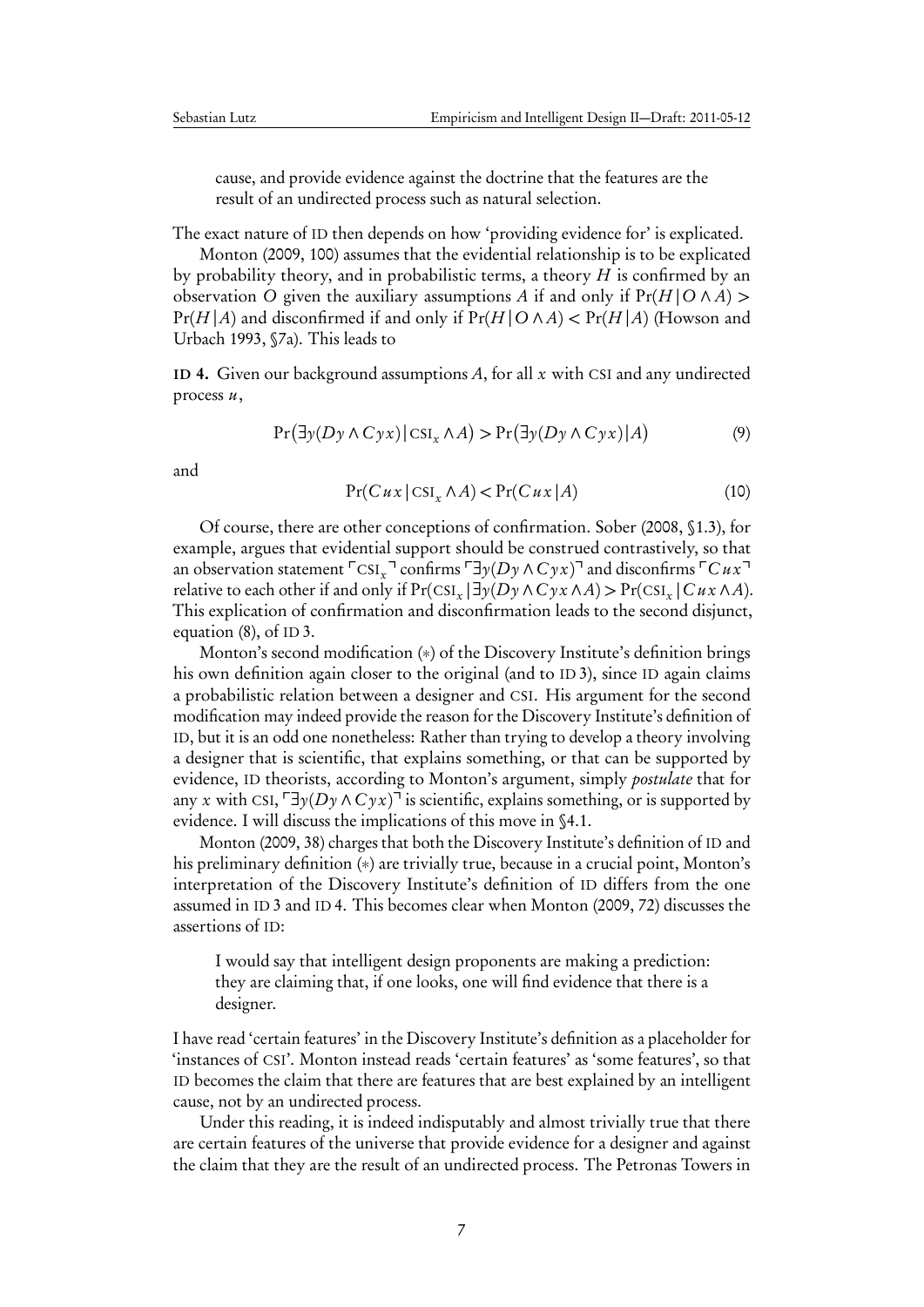Kuala Lumpur and Sarah Watson's muscular arms are examples [\(Monton](#page-13-10) [2009,](#page-13-10) 16, 23).

I have argued above for my interpretation, and it also fits better with [Hartwig](#page-12-0) [and Meyer'](#page-12-0)s claim about the impossibility of CSI arising from purely physical or chemical antecedents, the central role that CSI and irreducible complexity play in the exposition of ID by [Dembski and Wells](#page-12-3) [\(2008\)](#page-12-3), and specifically Dembski's claim that "if there is a way to detect design, specified complexity is it" [\(Dembski](#page-12-8) [2002,](#page-12-8) 116). The lengths to which Monton has to go to avoid the almost trivial truth of ID provide another argument against his interpretation. His final definition is this [\(Monton](#page-13-10) [2009,](#page-13-10) 39, emphasis changed):

The theory of intelligent design holds that certain global features of the universe provide evidence for the existence of an intelligent cause, or that certain biologically innate features of living things provide evidence for the doctrine that the features are the result of the intentional actions of an intelligent cause which is not biologically related to the living things, and provide evidence against the doctrine that the features are the result of an undirected process such as natural selection.

Except for the change from a conjunction to the disjunction (here emphasized), all the modifications are attempts at avoiding the almost trivial truth of ID [\(Monton](#page-13-10) [2009,](#page-13-10) 17–26). None of the modifications are necessary under the interpretation defended here, since it does not render ID almost trivially true, and renders the mention of living things in the Discovery Institute's definition redundant.<sup>[8](#page-7-1)</sup>

It is furthermore doubtful that Monton avoids triviality or something close to it. If, for example, the hypothesis of a designer asserts a certain feature  $F$  in all organisms, while no undirected process does, the existential quantification allows to include all and only those organisms with feature  $F$  in the evidence. If the hypothesis of a designer, but no undirected process, asserts a specific ratio of  $F$ , the existential quantification allows to pick out a set of organisms that has this very ratio as long as there are enough organisms with and enough organisms without the feature to assemble the set. Therefore, as long as the hypothesis of the designer makes any such assertion, ID is true under Monton's definition.[9](#page-7-2)

#### <span id="page-7-0"></span>4 The two challenges to ID

The previous section has resulted in four versions of ID. ID [1](#page-3-1) is Sober's own clarification of his definition, using Russell's paraphrase of the definite article. ID [1](#page-3-1) entails ID [2,](#page-3-2) which itself is a clarification of Sober's definition that relies on Strawson's paraphrase of the definite article. The Discovery Institute's definition can be clarified as ID [3.](#page-5-0) Finally, while Monton's final definition of ID is flawed, his preliminary

<span id="page-7-1"></span><sup>&</sup>lt;sup>8</sup>Note that neither ID [3](#page-5-0) nor ID [4](#page-6-0) exclude the alleged fine-tuning of cosmological constants as evidence for an intelligent designer (which is a focus of Monton's discussion): [Dembski](#page-12-8) [\(2002,](#page-12-8) xiii) claims that the fine-tuning is an instance of CSI.

<span id="page-7-2"></span><sup>&</sup>lt;sup>9</sup>[Monton](#page-13-10) [\(2009,](#page-13-10) 35, 109) also seems to existentially quantify over all designers, as he rather freely chooses the designer's intentions (to let an atom decay at one specific moment or to have as much intelligent life as possible, for example). Strictly speaking, Monton is thus not dealing with the question whether there could be any evidence  $\ulcorner$  CSI<sub>x</sub> $\urcorner$  for  $\ulcorner \exists y (Dy \land Cyx) \urcorner$ , but with the question whether there could be a y such that there could be any evidence  $\sqrt{\text{CSI}_x} \cdot \text{for } \sqrt{\text{D}y} \wedge \text{C} y x$ <sup>-1</sup>.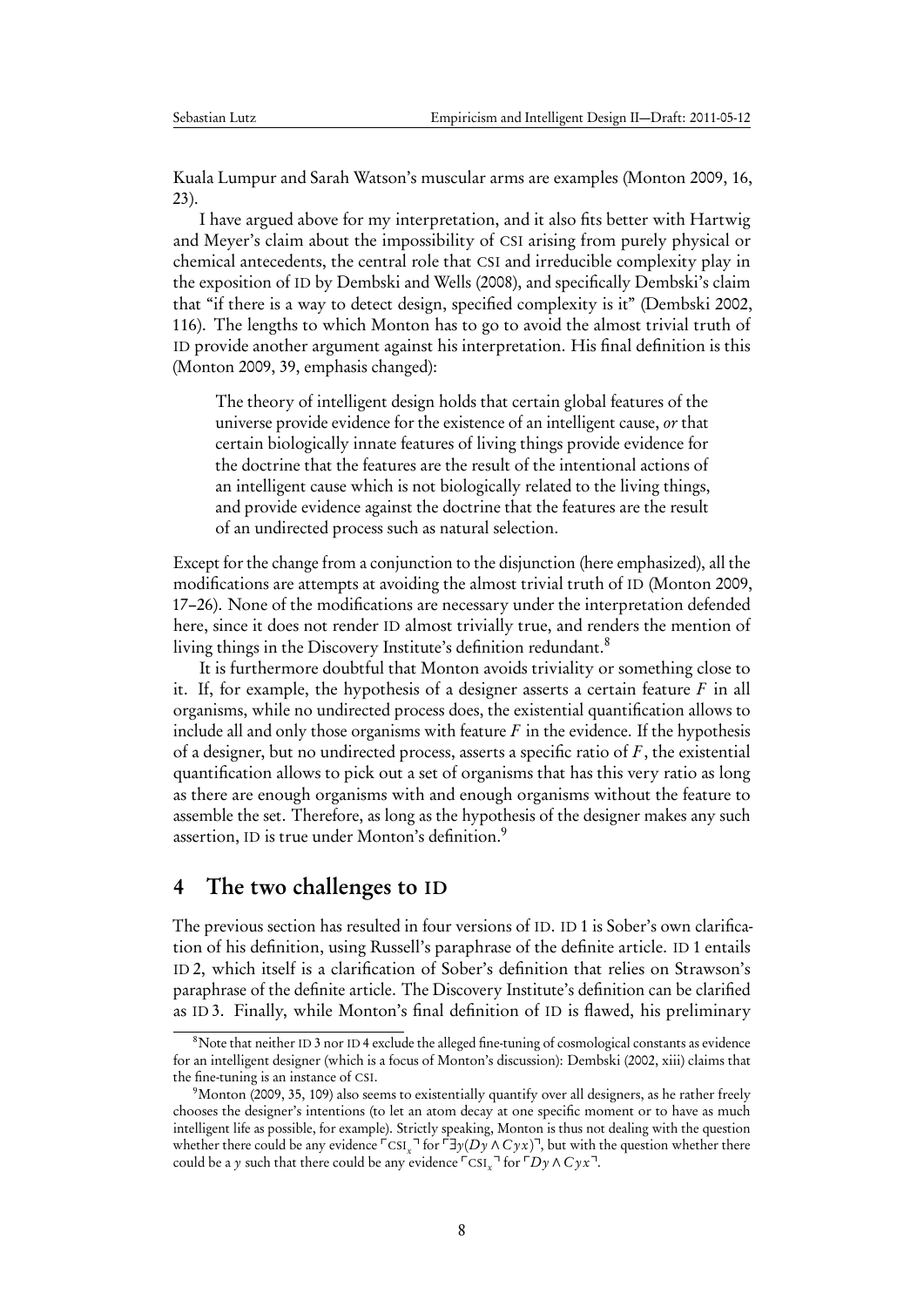definition (∗) suggests ID [4](#page-6-0) if Bayesianism is used as a criterion of confirmation, and the probabilistic disjunct of ID [3](#page-5-0) if likelihoodism is used.

In this section, I will discuss which of these versions of ID meets which of the two challenges discussed in [§2.](#page-1-0) For this discussion, I will assume that CSI is an observational concept. This assumption is charitable because either challenge is easier to meet the more terms in a theory are observational, and because CSI is observational only if it is well-defined, which is disputed, for example, by [Elsberry and Shallit](#page-12-9) [\(2009,](#page-12-9)  $$§4-6$ ).

#### <span id="page-8-0"></span>4.1 The modified falsifiability challenge

According to [Swinburne](#page-13-0) [\(2004,](#page-13-0) 7), 'God' is, in the three world-religions, synonymous with 'A necessarily existing person without a body who necessarily is eternal, perfectly free, omnipotent, omniscient, perfectly good, and the creator of all things'. This synonymy is therefore a justified auxiliary assumption, which allows to infer from God's existence that all objects, and hence all objects with CSI, are caused by a person (and hence a designer). Any explanation of a phenomenon by this theory is, according to [Swinburne](#page-13-0) [\(2004,](#page-13-0) 47ff), a personal explanation, and as such it relies essentially on the intentions and abilities of the designer, in this case God. ID [2](#page-3-2) is a personal explanation as well and therefore entails an observation (for example the description of the CSI of some object  $x$ ) only in conjunction with two specific auxiliary assumptions. The first states that any designer who caused an object  $x$  with CSI has intentions  $i_x$  and abilities  $a_x$ , that is, with  $\ulcorner I y i_x \urcorner$  standing for  $\ulcorner y$  has intention  $i_x \urcorner$ and  $\ulcorner Bya_x \urcorner$  standing for  $\ulcorner y$  has ability  $a_x \urcorner$ :

<span id="page-8-2"></span>For all x with CSI: 
$$
\forall y(Dy \land Cyx \rightarrow Iyi_x \land Bya_x)
$$
. (11)

The second states that a designer who caused x with intentions  $i_x$  and abilities  $a_x$ brings about the observation  $O_x$ :

<span id="page-8-3"></span><span id="page-8-1"></span>For all x with CSI: 
$$
\forall y(Dy \land Cyx \land Iyi_x \land Bya_x \rightarrow O_x)
$$
. (12)

If some x has CSI, observation  $O_x$  then follows because for all x with CSI,

$$
\exists y (Dy \land Cyx) \land \forall y (Dy \land Cyx \to Iyi_x \land Bya_x) \land \forall y (Dy \land Cyx \land Iyi_x \land Bya_x \to O_x) \models O_x. \quad (13)
$$

For probabilistic assertions, the likelihoods of  $\exists y(Dy \land Cyx)^{\dagger}$  can be given through generalizations of the deductive premises. Instead of claiming that if  $x$  was designed by y, y has intention  $i_x$  and ability  $a_x$ , it is enough to assert that if x was designed, the probability that it was designed by some  $y$  with intention  $z$  and ability w has the probability  $p_{xyzw}$ :

<span id="page-8-4"></span>
$$
p_{xyzw} = \Pr(Dy \land Cyx \land Iyz \land Byw \mid \exists y(Dy \land Cyx)). \tag{14}
$$

The second deductive auxiliary assumption [\(12\)](#page-8-1) can be relaxed to the claim that if a designer y of x has intention z and ability w, then an observation O has probability  $q_{xyzwO}$ :

<span id="page-8-5"></span>
$$
q_{xyzwO} = \Pr(O|Dy \land Cyx \land Iyz \land Byw).
$$
 (15)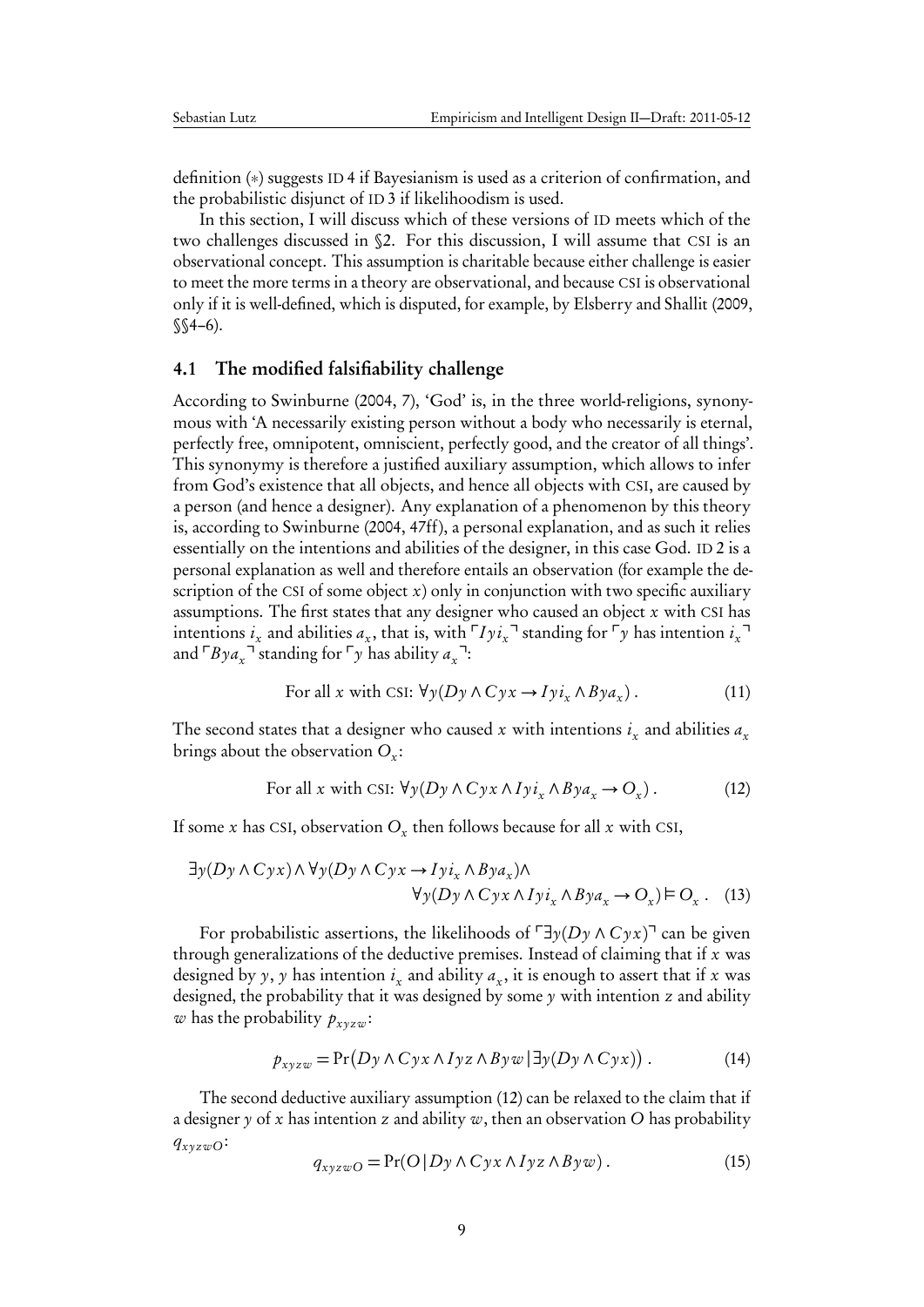The probability for O for any x with CSI can then be written as<sup>[10](#page-9-1)</sup>

<span id="page-9-0"></span>
$$
Pr(O | \exists y(Dy \land Cyx)) = \sum_{yzw} p_{xyzw} q_{xyzwO}.
$$
 (16)

In the theistic theory, the abilities of the designer are known within the precision of natural language: God is omnipotent. The intentions of God are also known within the precision of the word 'good'.<sup>[11](#page-9-2)</sup> ID [2](#page-3-2) differs from the theistic theory in this respect: The designer who caused an object with CSI is only specified as being intelligent. Leaving the problem of the level of intelligence aside, Sober [\(1999,](#page-13-11) 62f; [2007,](#page-13-4) 6; [2008,](#page-13-3) §2.12, §2.15) argues in a number of ways that the intentions of the designer are unknown. Among them is his point that the designer could be an extraterrestrial, which would give no indication about the intentions. But 'designer' is even less specific than 'extraterrestrial designer', and thus would give even fewer indications of the intentions [\(Sober](#page-13-11) [1999,](#page-13-11) 65f). And sometimes, the problem of evil is solved by claiming that the intentions of God are unknowable. This answer entails that the intentions of a less specific designer are also unknowable [\(Sober](#page-13-3) [2008,](#page-13-3) §2.17). Sober [\(1999,](#page-13-11) 74, n. 25; [2007,](#page-13-4) 6; [2008,](#page-13-3) 128, 154, n. 29) also gives lists of proponents of ID who state that the intentions of the designer cannot be known.

In general, for any designer with the intentions and the abilities to do something, one can without inconsistency think of another designer without those intentions or abilities. Thus the first auxiliary assumption [\(11\)](#page-8-2) of the deductive assertion of  $O_{_X}$  [\(13\)](#page-8-3) is unjustified for any intention and ability, with (arguably) one exception. If one observes  $O_x$  for some  $x$ , then one can plausibly infer that if there is a designer of  $x$ , the designer had the intention to bring about  $O_{\rm x}.$  With the further plausible assumption that having the intention and ability to bring about  $O_{\rm x}$ , a designer would bring about  $O_x$ , one can infer  $O_x$ . But then, for the auxiliary assumptions to be honest, they have to contain assumption  $O_{\rm x}$  if they contain the first auxiliary assumption. Therefore, ID [2](#page-3-2) in conjunction with honest auxiliary assumptions entails  $O_{x}$  only if the auxiliary assumptions alone already entail  $O_{\rm x}$ , and thus ID [2](#page-3-2) makes no deductive observational assertions.

ID [2](#page-3-2) makes a probabilistic assertion, that is, assigns a probability to some observation O, only if the sum [\(16\)](#page-9-0) is defined. The sum in turn is defined only if the conditional probabilities [\(14\)](#page-8-4) and [\(15\)](#page-8-5) are defined, again because ID [2](#page-3-2) relies on personal explanations. But analogously to the deductive case, for any designer who would have some intention and ability with one probability, one can, without flouting the laws of probability, think of another designer who has that intention and ability with any other probability. Thus the first auxiliary assumption [\(14\)](#page-8-4) is undefined for almost all intentions and abilities. Similar to the deductive case, the exceptions are those cases in which observation O can be assigned a probability s independently of assuming a designer. For some  $O$  and  $x$ , one can then maybe justify the assumption that if a designer caused  $x$ , the designer must have had the intention and ability to bring about O with probability s. (It is here not obvious what values the probabilities in the two auxiliary assumption have to have, only that the sum of their products has to be s for O.) But if  $Pr(O) = s$  is used to justify the auxiliary

<span id="page-9-1"></span><sup>&</sup>lt;sup>10</sup>The condition in equation [\(15\)](#page-8-5) for term  $q_{xyzwO}$  does not need to contain the conjunct  $\Box$ y(Dy  $\land$  $C y x$ <sup>7</sup>, as this is entailed by  $\sqrt{D} y \wedge C y x$ <sup>7</sup> for any y.

<span id="page-9-2"></span> $11$ This assumes that 'good' has its usual meaning in theistic statements. The contrary assumption lead to the original falsifiability challenge [\(Flew](#page-12-10) [1950,](#page-12-10) 258f).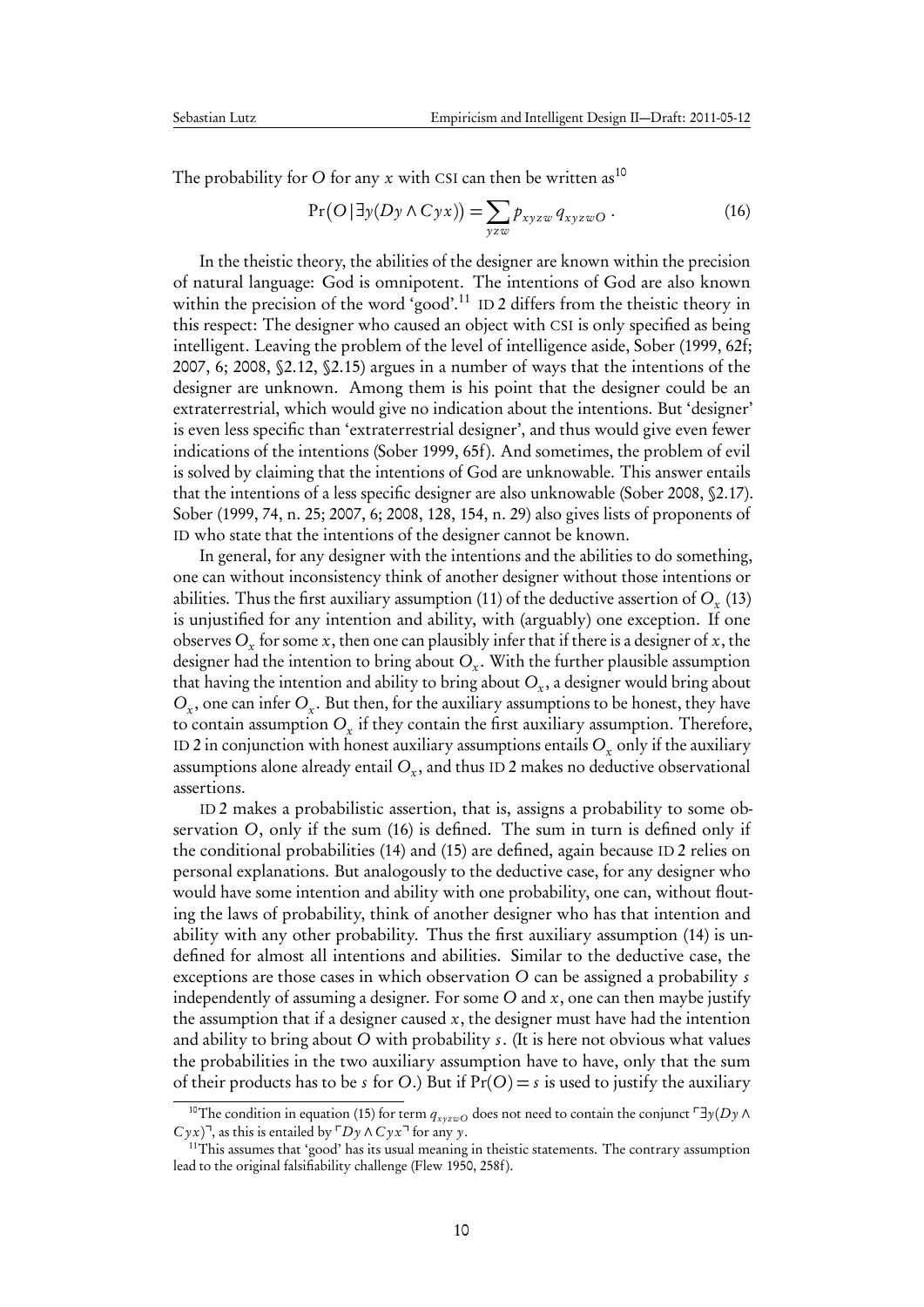assumptions, it has to be in the auxiliary assumptions as well if they are honest. Thus, ID [2](#page-3-2) only assigns probability s to O if the auxiliary assumptions do, too. Therefore ID [2](#page-3-2) makes no probabilistic observational assertions either, and thus succumbs to the modified falsifiability challenge.

As already noted, the problem with ID [3](#page-5-0) and ID [4](#page-6-0) is that, rather than make observational assertions, they postulate deductive or probabilistic relations between the existence of an intelligent designer and observations. Given the results so far, one can see that the postulates are, in fact, false: ID [3](#page-5-0) is true only if, given our background assumptions A, equation [\(7\)](#page-5-2) or equation [\(8\)](#page-5-1) is true for every x with CSI. Equation (7) states that for each x,  $\exists y(Dy \land Cyx) \land A^{\dagger}$  entails a description of the CSI of x, while  $\ulcorner Ux \land A \urcorner$  does not. But ID [2](#page-3-2) makes no observational assertions for any honest auxiliary assumptions, and for each x with CSI,  $\exists y(Dy \land Cyx)$  is a logically weaker claim than ID[2.](#page-3-2) Since  $\text{CSI}_x$  is assumed to be an observation statement, and our background assumptions are specific honest auxiliary assumptions,  $\exists y(Dy \land Cyx)$ <sup>→</sup> therefore asserts no description of the CSI of  $x$ . Hence equation [\(7\)](#page-5-2) is false for all x, and ID [3](#page-5-0) is false unless equation [\(8\)](#page-5-1) is true for all x. This holds only if for all x with CSI, the probability for the CSI of x given  $\exists y(Dy \land Cyx)$  is higher than its probability given any undirected process  $u$ , and thus specifically ET. [Sober](#page-13-3) [\(2008\)](#page-13-3) has argued extensively that the complex adaptations we observe can be explained by ET, and thus are certainly not less probable under the assumption of ET than they are given our background assumptions. Therefore equation [\(8\)](#page-5-1) is true only if the probability for the CSI of  $x$  given ID [2](#page-3-2) is higher than given our background assumptions. But again, since ID [2](#page-3-2) and thus  $\exists y(Dy \land Cyx)$ <sup>n</sup> make no observational assertions, this is false. ID [3](#page-5-0) is therefore analytically false, because it postulates an inferential relation that does not exist.

ID [4](#page-6-0) is true only if all undirected processes, and thus also ET, are disconfirmed and  $\exists y(Dy \land Cyx)$ <sup>7</sup> is confirmed by each x with CSI given our background assumptions. [Sober](#page-13-4) [\(2007,](#page-13-4) [2008\)](#page-13-3) has documented at length that ET has not been disconfirmed by each such x and thus ID [4](#page-6-0) is false independently of the status of  $\exists y(Dy \land Cyx)$ <sup>→</sup> because equation [\(10\)](#page-6-1) is false. But ID [4](#page-6-0) would be wrong even if ET were disconfirmed by each x with CSI: Purportedly, there are objects for which the designer cannot be directly observed and which show CSI. For those objects,  $\exists y(Dy \land Cyx)$ <sup>7</sup> has to be confirmed by observations other than those of the designer. This holds if and only if equation [\(9\)](#page-6-2) holds, which is equivalent to

$$
\Pr\left(\operatorname{CSI}_x \mid \exists y (Dy \land Cyx) \land A\right) > \Pr(\operatorname{CSI}_x \mid A). \tag{17}
$$

But this inequality cannot be true for the same reason that equation [\(8\)](#page-5-1) cannot be true, namely because ID [2](#page-3-2) makes no observational assertions.

This leaves ID [1,](#page-3-1) Sober's definition, which as Sober himself has pointed out, meets the modified falsifiability challenge.

#### <span id="page-10-0"></span>4.2 The modified translatability challenge

ID [1](#page-3-1) clearly makes the deductive observational assertion that there are objects with CSI. But ID [1](#page-3-1) is equivalent to the conjunction of this existence claim and ID [2,](#page-3-2) and I have argued in [§4.1](#page-8-0) that also in conjunction with honest auxiliary assumptions, ID [2](#page-3-2) makes no observational assertions. Under the assumption that 'CSI' is a well-defined observational concept, it is a justified and hence honest auxiliary assumption that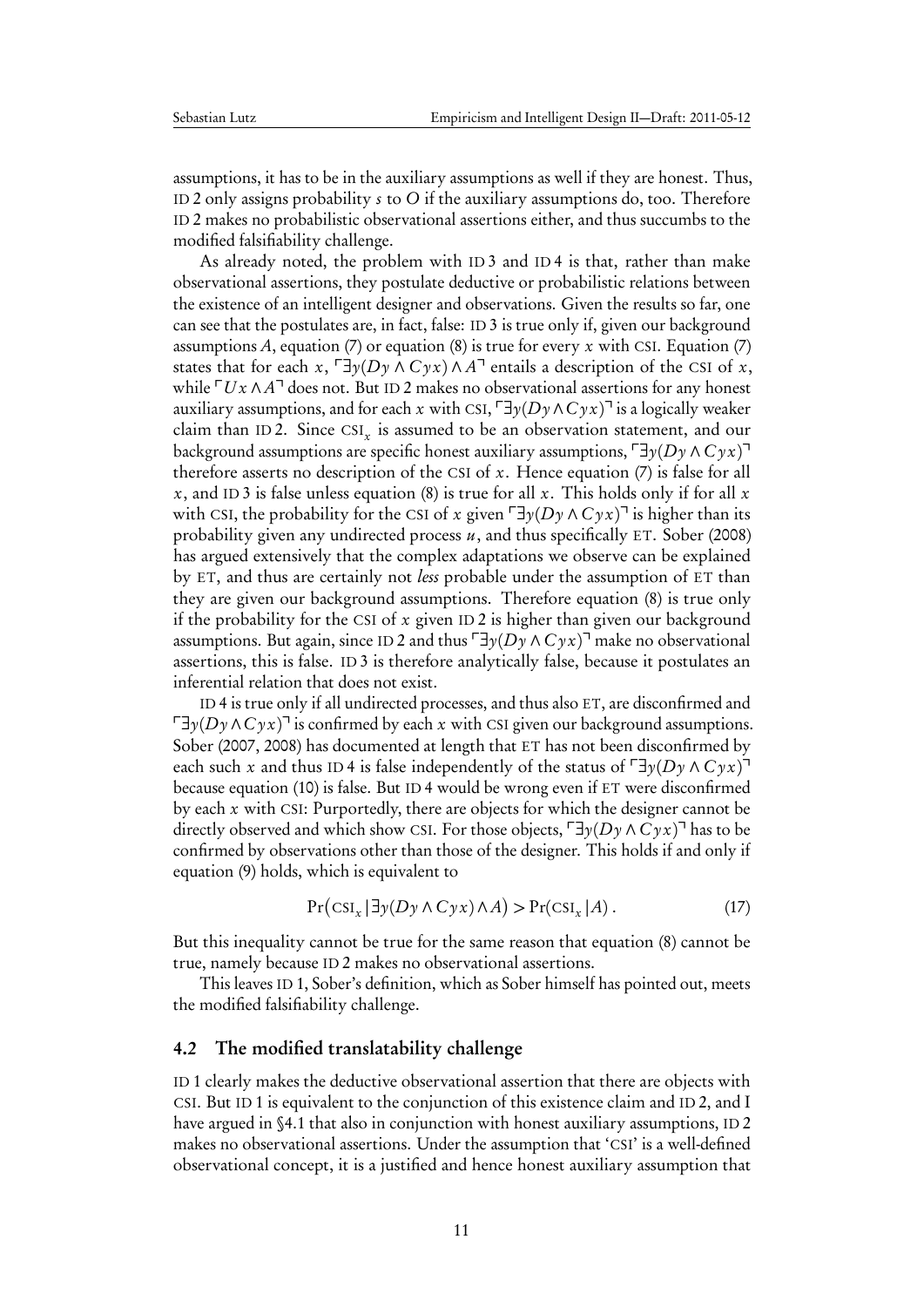there are objects with CSI.<sup>[12](#page-11-1)</sup> Therefore ID [1](#page-3-1) entails only observation statements that are also entailed by this existence claim, and assigns the same probabilities as this existence claim.

ID [1](#page-3-1) fails to meet the modified translatability challenge against ET if ET makes all the observational assertions of ID [1,](#page-3-1) but ID [1](#page-3-1) does not make all the observational assertions of ET. [Sober](#page-13-3) [\(2008,](#page-13-3) §2.9) argues that if the existence of objects with CSI (or, in his discussion, of complex adaptations of organisms) is to be explicitly included in ID, it should also be included in ET. This is plausible, as the definite article should be interpreted in the same way, no matter whether the statement is 'The objects with CSI were caused by an intelligent designer' or 'The objects with CSI are the result of natural selection'. This is also in keeping with the description of ID by the Discovery Institute that led to ID [3,](#page-5-0) because it refers to the intelligent cause and undirected processes in the same way.

With both ID [1](#page-3-1) and ET entailing the existence of objects with CSI (let this be claim E), ET makes all the deductive observational assertions of ID [1.](#page-3-1) Unless there is an observation O such that  $Pr(O | E \land A) \neq Pr(O | A)$  and  $Pr(O | E \land A) \neq Pr(O | E \land E \top \land B)$ A), that is,  $E$  alone makes a probabilistic observational assertion different from ET, ET also makes all the probabilistic observational assertions of ID [1.](#page-3-1) Then, since ET makes observational assertions besides  $E$ , ID [1](#page-3-1) does not meet the modified translatability challenge. But even if E alone makes a probabilistic observational assertion different from ET, ID [1](#page-3-1) fails to meet the modified falsifiability challenge against many other statements: E itself makes all the observational assertions of ID [1,](#page-3-1) and, for example, the claim  $E'$  that there are organisms with eyes makes more.

# <span id="page-11-0"></span>5 Conclusion

Probably the most important result of the elaboration of ID in  $\S$  is that ID is woefully underspecified, leading to different explications with vastly different properties. ID [2](#page-3-2) makes no observational assertions and thus fails to meet the modified falsifiability challenge, ID [1](#page-3-1) makes fewer observational assertions than ET and in fact the simple claim that there are organisms with eyes, and thus fails to meet the modified translatability challenge. ID [3](#page-5-0) and ID [4](#page-6-0) are wrong, not because of incorrect observational assertions, but rather because they make incorrect logical or probabilistic claims.

ID is also often formulated with so little precision that even charitable interpreters (which I take Monton and me to be) can arrive at fundamentally incompatible conclusions about its content. An especially egregious example is the description of ID in two of the major textbooks on ID. Beyond defining ID as a field of study, [Dembski](#page-12-3) [and Wells](#page-12-3) [\(2008,](#page-12-3) 109) claim that ID "neither requires nor excludes speciation—even speciation by Darwinian mechanisms. ID is sometimes confused with a static view of species, as though species were designed to be immutable. [ . . . ] ID precludes neither significant variation within species nor the evolution of new species from earlier forms". [Davis and an H. Kenyon](#page-12-11) [\(1993,](#page-12-11) 99f), on the other hand, state that ID "means that various forms of life began abruptly through an intelligent agency, with their distinctive features already intact: fish with fins and scales, birds with feathers, beaks, and wings, etc."

<span id="page-11-1"></span><sup>&</sup>lt;sup>12</sup> Again because one can observe many objects that, intuitively, have CSI: Miami, eyes, etc.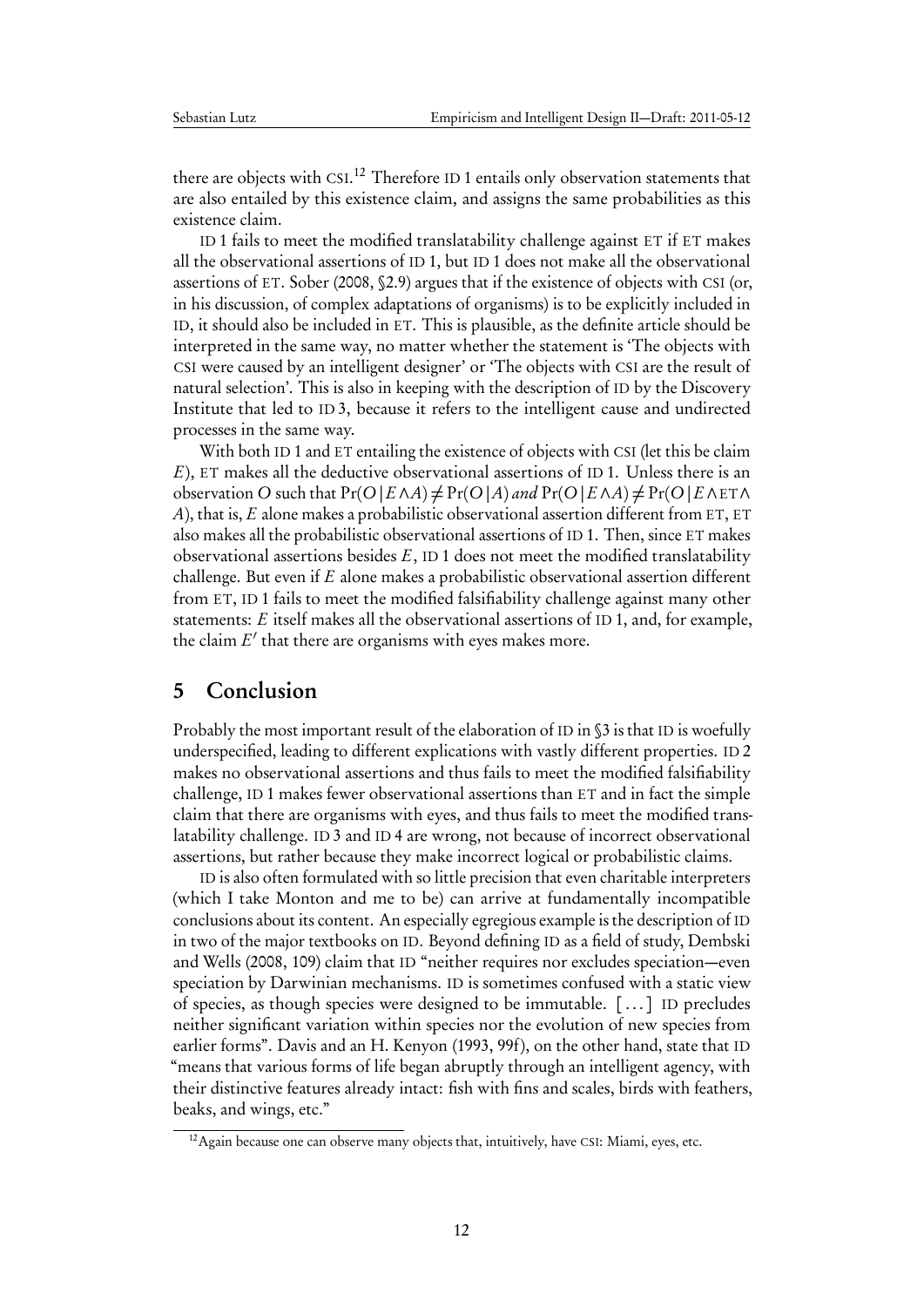Biologists have found overwhelming evidence for common descent, and thus even with this last addition to the superabundance of varieties of ID, the conclusion stays the same: ID fails as a scientific theory, because it is disconfirmed by the evidence, because it makes false inferential claims, because it fails the modified falsifiability challenge, or because it fails the modified translatability challenge. But it fails.

# References

- <span id="page-12-1"></span>Brogaard, B. (2007). Sharvy's theory of definite descriptions revisited. Pacific Philosophical Quarterly, 88:160–180.
- <span id="page-12-11"></span>Davis, P. and an H. Kenyon (1993). Of Pandas and People: The Central Question of Biological Origins. Foundation for Thought and Ethics, Richardson, TX, 2<sup>nd</sup> edition.
- <span id="page-12-2"></span>Dembski, W. (2006). In defense of intelligent design. In Clayton, P. and Simpson, Z., editors, The Oxford Handbook of Religion and Science, Oxford Handbooks in Religion and Theology. Oxford University Press, Oxford.
- <span id="page-12-8"></span>Dembski, W. A. (2002). No free lunch: Why specified complexity cannot be purchased without intelligence. Rowman & Littlefield, Lanham, MD.
- <span id="page-12-3"></span>Dembski, W. A. and Wells, J. (2008). The Design of Life: Discovering Signs of Intelligence in Biological Systems. Foundation for Thought and Ethics, Dallas, TX.
- <span id="page-12-12"></span>Diamond, M. L. and Litzenburg, T. V., editors (1975). The Logic of God: Theology and Verification. Bobbs-Merill, Indianapolis, IN.
- <span id="page-12-9"></span>Elsberry, W. and Shallit, J. (2009). Information theory, evolutionary computation, and Dembski's "complex specified information". Synthese, 178(2):237–270. Special issue: Evolution and its Rivals, edited by Glenn Branch and James H. Fetzer.
- <span id="page-12-10"></span>Flew, A. (1950). Theology and falsification. University, 1:1–8. References are to the reprint [\(Diamond and Litzenburg](#page-12-12) [1975,](#page-12-12) 257–259).
- <span id="page-12-4"></span>Häggström, O. (2007a). Intelligent design and the NFL theorems. *Biology and* Philosophy, 22(2):217–230.
- <span id="page-12-5"></span>Häggström, O. (2007b). Uniform distribution is a model assumption. [http://www.](http://www.math.chalmers.se/~olleh/reply_to_Dembski.pdf) [math.chalmers.se/~olleh/reply\\_to\\_Dembski.pdf](http://www.math.chalmers.se/~olleh/reply_to_Dembski.pdf). Archived at [http://www.](http://www.webcitation.org/5tsNDuhBm) [webcitation.org/5tsNDuhBm](http://www.webcitation.org/5tsNDuhBm).
- <span id="page-12-0"></span>Hartwig, M. D. and Meyer, S. C. (1993). A note to teachers. In [Davis and](#page-12-11) [an H. Kenyon](#page-12-11) [\(1993\)](#page-12-11), pages 153–164.
- <span id="page-12-6"></span>Hempel, C. G. (1965). Aspects of scientific explanation. In Aspects of Scientific Explanation and Other Essays in the Philosophy of Science, pages 331–496. The Free Press, New York.
- <span id="page-12-7"></span>Howson, C. and Urbach, P. (1993). Scientific Reasoning: The Bayesian Approach. Open Court, Chicago and La Salle, IL. Second edition. Second printing 1996.